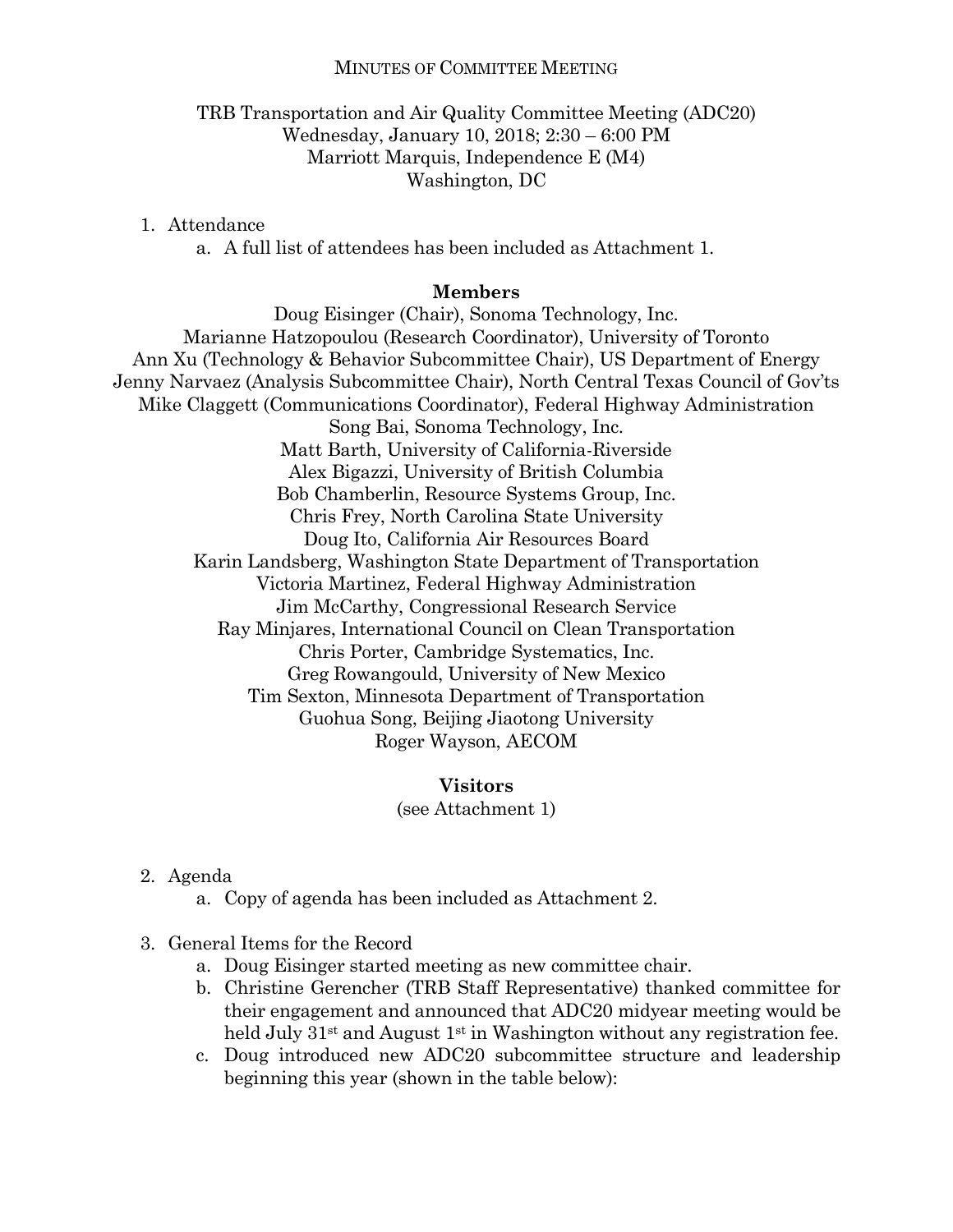| Subcommittees                                                                                    | Chairs                                                                                    | <b>Vice Chairs</b>                                                                               |
|--------------------------------------------------------------------------------------------------|-------------------------------------------------------------------------------------------|--------------------------------------------------------------------------------------------------|
| Research                                                                                         | Marianne Hatzopoulou,<br>University of Toronto                                            | Alex Bigazzi, University of<br>British Columbia; Greg<br>Rowangould, University of New<br>Mexico |
| Analysis: Regional and<br>Project-Level Air<br><b>Quality Innovations</b><br>and Resources       | Jenny Narvaez, North<br>Central Texas Council of<br>Governments (Dallas-Ft.<br>Worth MPO) | Karin Landsberg, Washington<br>State Department of<br>Transportation                             |
| Technology and Behavior:<br><b>Emerging Fleet and</b><br><b>Travel Impacts on Air</b><br>Quality | Ann Xu, US Department<br>of Energy                                                        | Kanok Boriboonsomsin,<br>University of California-Riverside                                      |

- 4. Committee Program
	- a. Invited speakers and topics
		- i. There were two invited presentations awarded to the best papers reviewed by the committee this year (slides will be posted to the ADC20 website shortly):
			- 1) "An Eco-Drive Experiment On Rolling Terrains For Fuel Consumption Optimization with Connected Automated Vehicles," (18-05917), Jia Hu, Tongji University
			- 2) "Effectiveness of Idle Reduction Technologies in Reducing Driver Exposure to Diesel Emissions," (18-03013), Joe Zietsman, Texas A&M Transportation Institute (TTI)

## b. Papers

- i. Marianne Hatzopoulou reported that 56 out of 116 papers were accepted for TRB2018 (48% acceptance rate).
- ii. Out of the papers accepted, 18 were referred for publication, all but one after revision.
- iii. Three papers currently have been accepted for publication while others are still pending final review.
- iv. ADC20 had 214 paper reviewers, and 9 reviewed 5+ papers.
- v. Many of the best reviews were from PhD candidates and post-doc researchers, and paper review coordinators plan to give more papers to these types of reviewers in the future.
- vi. Having a call for papers to guide committee research was recommended for next year.
- vii. Chris Frey suggested introducing an award for best paper reviewer next year and giving the option on the TRB website to recommend a different reviewer if declining.
- c. Big picture: macro observations about the transportation air quality field (slides will be posted to the committee website shortly).
	- i. The year in review major actions, Jim McCarthy and Doug Ito
		- 1) Vehicle miles traveled in the US up since 2014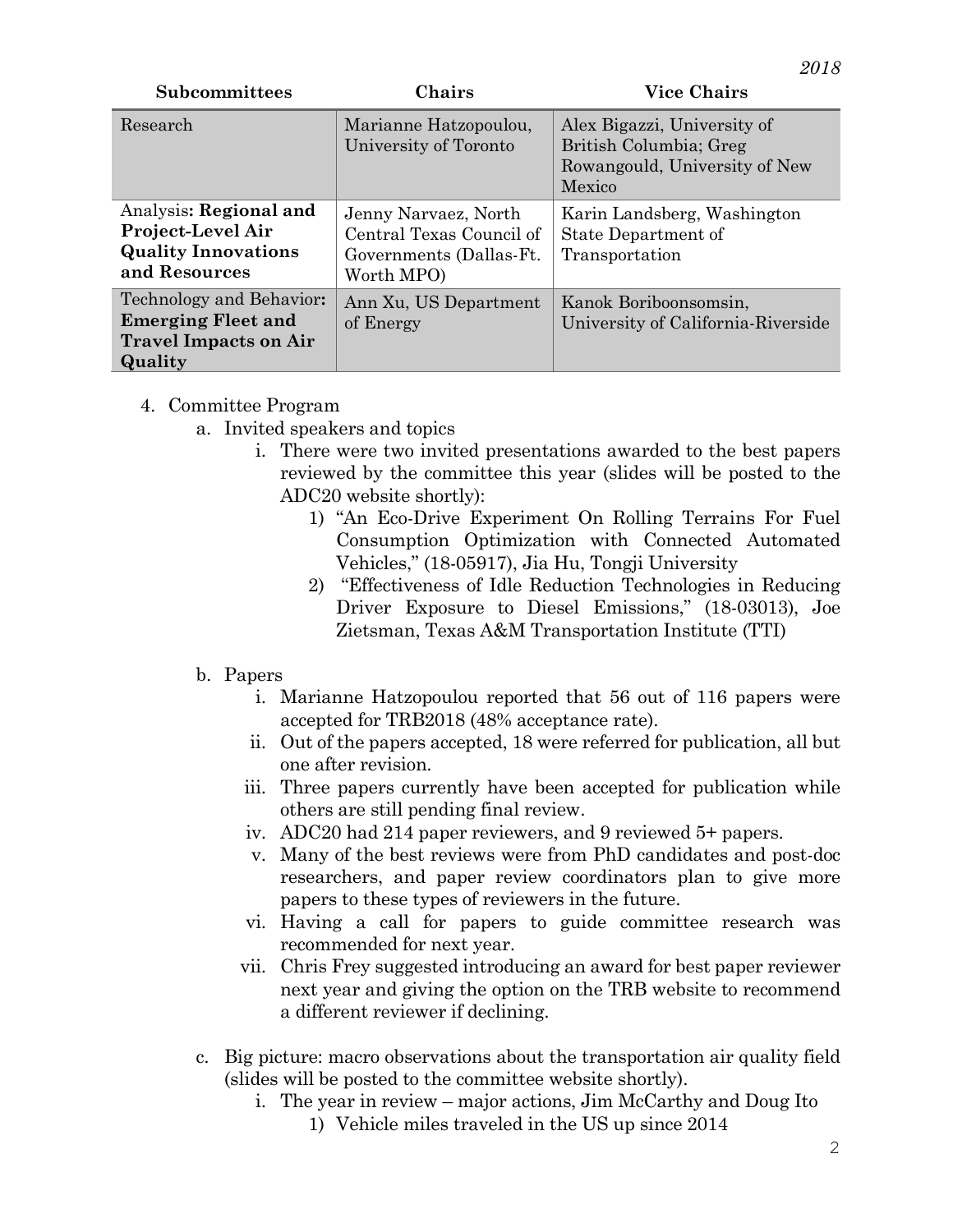- 2) EPA's Tier 3 gasoline sulfur standards began
- 3) 10 production electric vehicles  $\geq$  100-mile range
- 4) Phasing out internal combustion engines in CA and globally
- 5) Emission regulations reversed, relaxed, or delayed
	- HD glider kit exemption under review
	- Reopened midterm evaluation for LD GHG Rule
	- May revoke CA and Sect. 177 state waiver under CAA
- 6) Volkswagen settlement for diesel 2.0L vehicles
- 7) Worst smog events ever recorded in China and India
- ii. Looking ahead key trends, emerging problems and challenges, Matt Barth and Roger Wayson
	- 1) Major transportation revolutions
		- Shared mobility
		- Electrification
		- Automation
		- Connectivity (deserves to be separated)
	- 2) Advanced technologies and alternative fuels
		- HD natural gas engines
		- Battery-electric vehicles
		- Hybridization
	- 3) In-use testing and measurement
		- Cost/size reduction of portable equipment
		- Ubiquitous mobile and GPS data
- d. Strategic planning breakout: SWOT analysis
	- i. Attendees were split into three groups for discussion:
		- 1) Environmental agencies (federal, state, local)
			- Lead by Bob Chamberlin and Greg Rowangould
		- 2) Transportation agencies (federal, state, local)
			- Lead by Karin Landsberg and Song Bai
		- 3) Universities/NGOs/Consultants
		- Lead by Ray Minjares and Reza Farzaneh (TTI)
	- ii. The following SWOT questions were posed to each group:
		- 1) Strengths: what does ADC20 do well?
		- 2) Weaknesses: where can ADC20 improve?
		- 3) Opportunities: where can ADC20 lead?
		- 4) Threats: what can reduce ADC20's effectiveness?
	- iii. Committee reconvened and group leaders summarized findings.
	- iv. These summaries from each breakout group will be compiled by Heng Wei (University of Cincinnati) and Victoria Martinez (a brief SWOT report will be posted to the ADC20 website when available).
- 5. Committee Business
	- a. Summer conference planning update, David Kall (FHWA)
		- i. Conference will held July 31-August 1, 2018 in Washington, DC with no fee to attend.
		- ii. Four research tracks are being defined.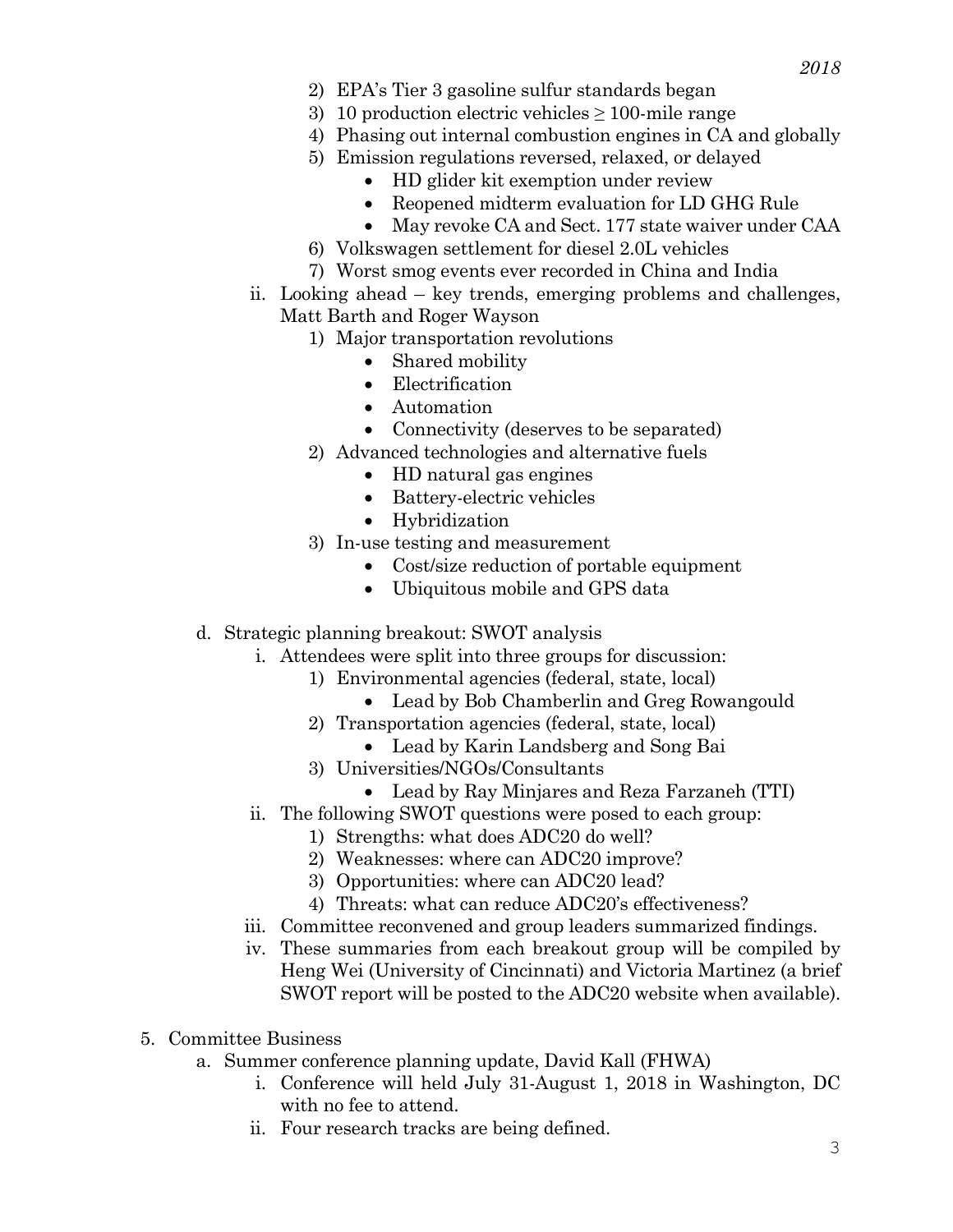- iii. Volunteers to help organize and plan are greatly appreciated.
- b. Reports from subcommittees
	- i. [Technology and Behavior](https://www.trbairquality.org/travelbehaviorpage/)
		- 1) Ann Xu presided as new subcommittee chair.
		- 2) Kanok Boriboonsomsin gave recap of Fresh Air from Freight workshop on Sunday.
		- 3) Ann invited two non-ADC20 speakers to present:
			- "Technology-Influenced Behavior and Emissions Benefits," Lei Zhang (University of Maryland)
			- "Millennials, Shared Mobility and Implications on Emissions," Giovanni Circella (UC-Davis)
		- 4) A full subcommittee agenda has been included as Attachment 3 (slides will be posted to the ADC20 website).
	- ii. [Analysis](https://www.trbairquality.org/analysispage/)
		- 1) Doug gave a subcommittee review for Jenny Narvaez, who stepped out of the meeting.
		- 2) Subcommittee consisted primarily of presentations from FHWA, EPA, and CARB on recent work.
		- 3) A full subcommittee agenda has been included as Attachment 4 (slides have been uploaded to the committee website for reference).
- c. Report on sessions and workshops sponsored by ADC20
	- i. ADC20 was lead sponsor of 3 workshops and 2 sessions this year.
	- ii. Workshops
		- 1) Fresh Air from Future Freight Transportation: Smart, Sustainable, and Sensible (#111, Sunday, 9am to noon)
		- 2) Implications of Technological and Societal Changes for Air Quality Policy and Regulations: Do We Have Adequate Tools to Know? (#874, Thursday, 8am to noon)
		- 3) Innovative Uses of Traffic Data for Air Quality and Noise Analysis (#875, Thursday, 8am to noon)
	- iii. Sessions
		- 1) Data Driven Innovations in Emissions and Air Quality Analysis (#597, Tuesday, 1:30 to 3:15pm)
		- 2) Strategies to Reduce Transportation Emissions and Improve Air Quality (#670, Tuesday, 3:45 to 5:30pm)
- d. TRB webinar opportunities, Kevin Black (FHWA)
	- i. Several webinars relevant to ADC20 were offered recently and more are coming, including one on automated and connected vehicles in April
	- ii. Please contact Kevin with ideas for future webinars.
- e. Website management update, Mike Claggett (FHWA)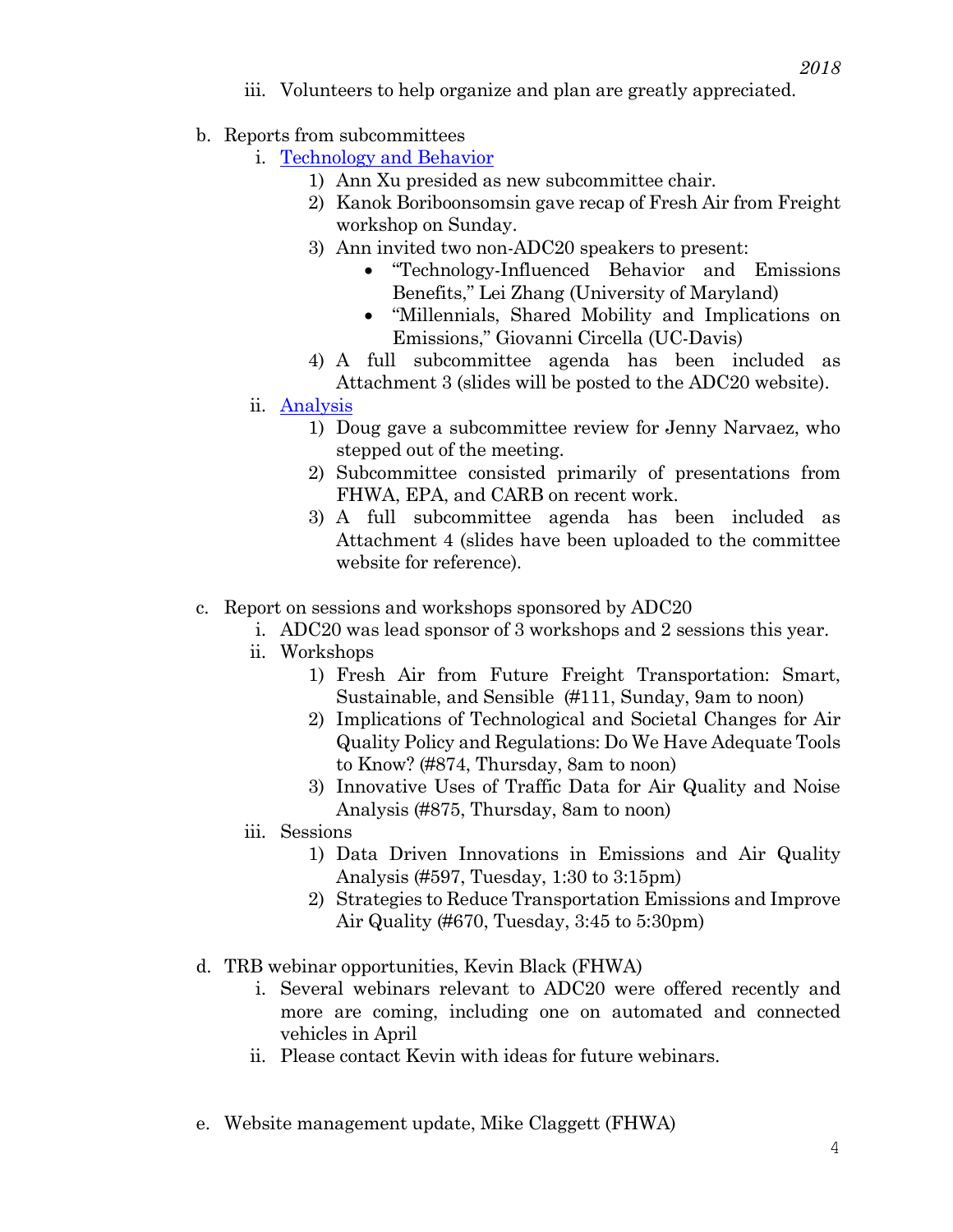- i. [ADC20 website](https://www.trbairquality.org/) has been updated to reflect new subcommittees and committee leadership.
- ii. Committee and subcommittee presentations, minutes, and agendas have been archived from past year meetings where possible.
- iii. Questions about the website should be directed to Mike.
- 6. Other Business
	- a. NCHRP updates were skipped and TRB information was delivered by Christine at the beginning of the meeting.
	- b. Conferences, workshops, and other activities of interest to ADC20
		- i. [ARPA-E Energy Innovation Summit,](http://www.arpae-summit.com/) March 13-15, 2018, Washington, DC
			- 1) Annual event hosted by DOE, please contact Ann Xu for further information.
		- ii. [Portable Emission Measurement Systems \(PEMS\) Conference &](http://www.cert.ucr.edu/events/pems/)  [Workshop,](http://www.cert.ucr.edu/events/pems/) March 22-23, 2018, Riverside, CA
			- 1) Conference is organized each year by Matt Barth and others at UC-Riverside College of Engineering's Center for Environmental Research & Technology (CE-CERT).
		- iii. [Air and Waste Management Annual Conference,](https://www.awma.org/ace2018) June 25-28, 2018, Hartford, CT,
			- 1) Abstract submission deadline has passed, but please contact Chris Frey for more details about the conference.
	- c. Acknowledgements and appreciations of work
		- i. Doug thanked the many ADC20 volunteers in 2017 and asked those interested in volunteering in 2018 to reach out to him.
		- ii. Heng Wei has volunteered to work on developing ADC20's social media presence and outreach.
		- iii. Doug presented certificates of appreciation to Marianne, Alex Bigazzi, and Greg Rowangould for their efforts to organize this year's paper review process.
	- d. Meeting was adjourned at roughly 5:30pm.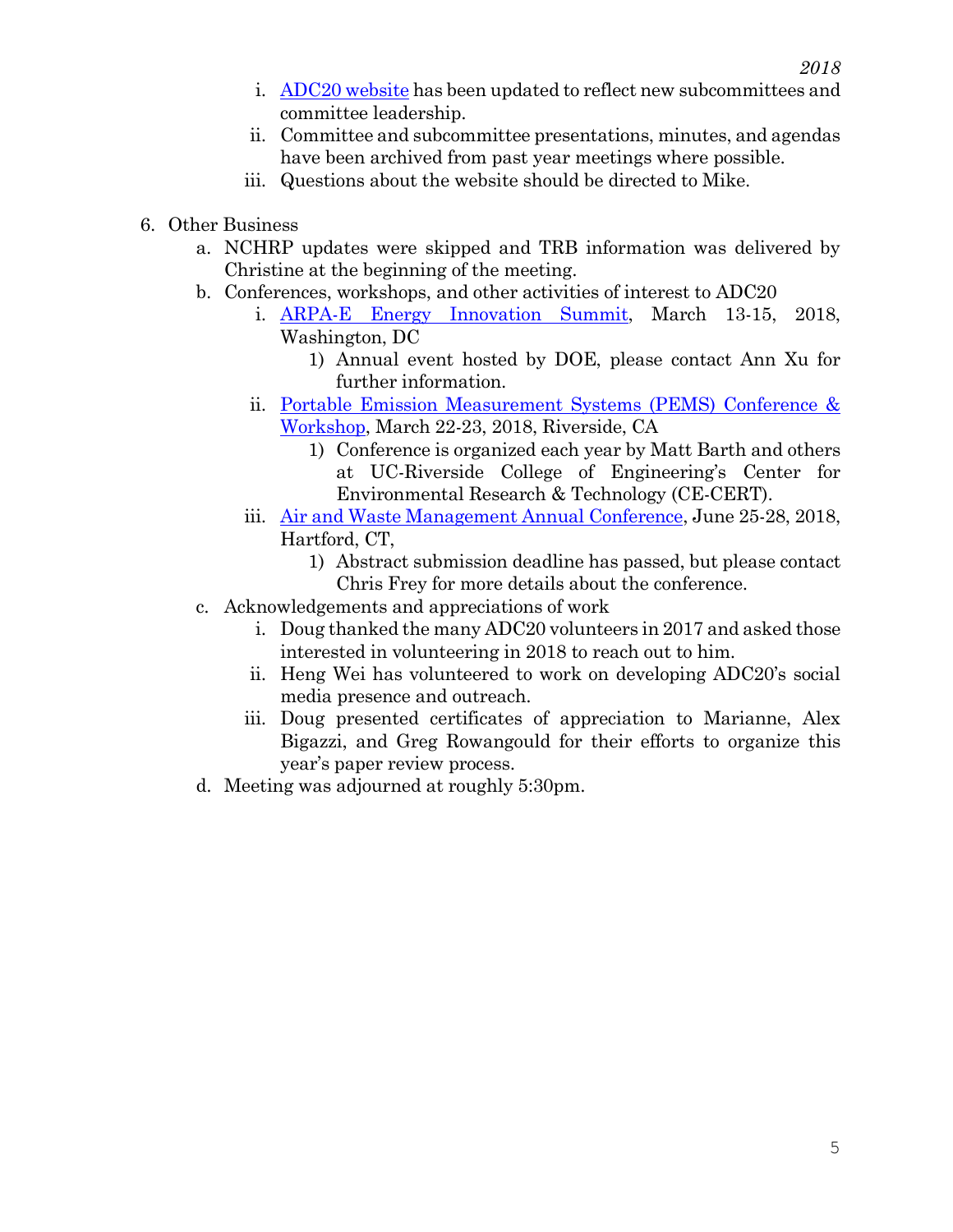## **ATTACHMENT 1: LIST OF ATTENDEES**

| Name                     | Organization                                    | Email                            | Phone        |
|--------------------------|-------------------------------------------------|----------------------------------|--------------|
| <b>Doug Eisinger</b>     | Sonoma Technology, Inc.                         | doug@sonomatech.com              | 707-665-9900 |
| Marianne Hatzopoulou     | University of Toronto                           | marianne.hatzopoulou@utoronto.ca |              |
| <b>Roger Wayson</b>      | <b>AECOM</b>                                    | roger.wayson@aecom.com           | 830-265-7687 |
| Madhusudhan Venugopal    | <b>TTI</b>                                      | m-venugopal@tti.tamu.edu         |              |
| <b>Victoria Martinez</b> | <b>FHWA</b>                                     | victoria.martinez@dot.gov        | 787-771-2524 |
| <b>Michael Claggett</b>  | <b>FHWA</b>                                     | Michael.claggett@dot.gov         | 505-870-0105 |
| Ann Xu                   | ARPA-E, DOE                                     | ann.xu@hq.doe.gov                |              |
| <b>Matt Barth</b>        | <b>UC</b> Riverside                             | barth@cert.ucr.edu               |              |
| Doug Ito                 | California Air Resources Board                  | Doug.ito@arb.ca.gov              |              |
| <b>Jenny Narvaez</b>     | North Central Texas COG                         | jnarvaez@nctcog.org              | 817-608-2342 |
| Song Bai                 | Sonoma Technology, Inc.                         | sbai@sonomatech.com              | 707-665-9900 |
| <b>Karin Landsberg</b>   | <b>WSDOT</b>                                    | karin.landsberg@wsdot.wa.gov     | 360-705-7491 |
| John Storey              | Oak Ridge National Lab                          | storeyjm@ornl.gov                | 865-946-1232 |
| Joe Zietsman             | <b>TTI</b>                                      | zietsman@tamu.edu                |              |
| Mike Lawrence            | <b>Jack Faucett Associates</b>                  | lawrence@jfaucett.com            |              |
| Daniel Son               | Metropolitan Washington COG                     | dson@mwcog.org                   |              |
| <b>Tim Sexton</b>        | Minnesota DOT                                   | timothy.sexton@state.mn.us       |              |
| Cary Vick                | Leidos                                          | cary.d.vick@leidos.com           |              |
| Mohammad Askariyeh       | <b>TTI</b>                                      | mh@askariyeh@tamu.edu            |              |
| Meg Patulski             | <b>US EPA</b>                                   | patulski.meg@epa.gov             |              |
| Reza Farzaneh            | <b>TTI</b>                                      | r-farzaneh@tti.tamu.edu          |              |
| <b>Guohua Song</b>       | Beijing Jiaotong University                     | ghsong@bjtu.edu.ca               |              |
| Jasmine Liu              | <b>VHB</b>                                      | limingliu@vhb.com                | 909-895-8705 |
| Mark Arnoldy             | <b>VHB</b>                                      | marnoldy@vhb.com                 |              |
| Rich Baldauf             | <b>US EPA</b>                                   | baldauf.richard@epa.gov          |              |
| Sue Kimbrough            | <b>US EPA</b>                                   | kimbrough.sue@epa.gov            |              |
| Nikhil Rastogi           | NC State University                             | nrastog@ncsu.edu                 |              |
| Joacim Lundberg          | VTI-Swedish Natn'l Road & Trans. Research Inst. | joacim.lundberg@vti.se           |              |
| Anna Aleynick            | <b>AECOM</b>                                    | anna.aleynick@aecom.com          |              |
| Helen Ginzburg           | <b>WSP</b>                                      | helen.ginzburg@wsp.com           |              |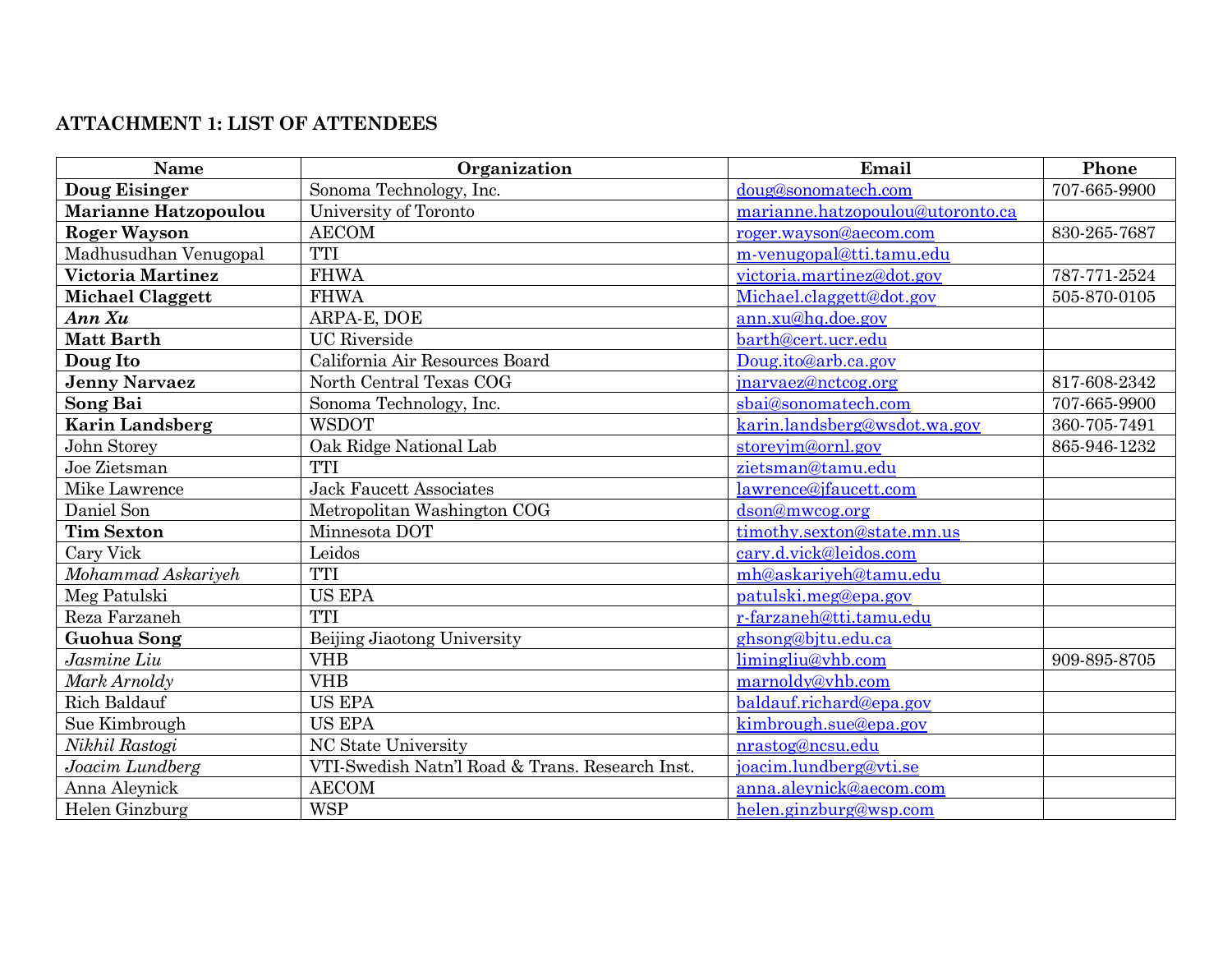| Andrew DeCandis           | Houston-Galveston Area Council | andrew.decandis@h-gac.com            |              |
|---------------------------|--------------------------------|--------------------------------------|--------------|
| Graciela Lubertino        | Houston-Galveston Area Council | graciela.lubertino@h-gac.com         |              |
| Margarida Coelho          | University of Aveiro, Portugal | margarida.coelho@ua.pt               |              |
| Melissa Savage            | <b>AASHTO</b>                  | msavage@aashto.org                   |              |
| Kevin Black               | <b>FHWA</b>                    | kevin.black@dot.gov                  |              |
| Christopher Voight        | Virginia DOT                   | christopher.voight@vdot.virginia.gov | 804-371-6764 |
| Wen-Whai Li               | University of Texas at El Paso | wli@utep.edu                         |              |
| L. Joseph Bachman         | <b>US EPA</b>                  | bachman.joseph@epa.gov               | 202-343-9373 |
| Tim Sturtz                | Ramboll                        | tsturtz@ramboll.com                  |              |
| Chawyi Gu                 | <b>TTI</b>                     | c-gu@tti.tamu.edu                    | 979-703-9893 |
| Srinath Mahesh            | IIT Madras, India              | srinath.nda@gmail.com                | 893-952-4548 |
| Rui Zhang                 | <b>USC METRANS</b>             | zhan305@usc.edu                      |              |
| Victoria Deguzman         | <b>USC METRANS</b>             | victoriv@price.usc.edu               |              |
| Junshi Xu                 | University of Toronto          | junshi.xu@mail.utoronto.ca           |              |
| An Wang                   | University of Toronto          | anaman.wang@utoronto.ca              |              |
| Ran Tu                    | University of Toronto          | ran.tu@utoronto.ca                   |              |
| Mohamad Kenan Al Rijleh   | University of Toronto          | kenan.alrijleh@utoronto.ca           |              |
| Laura Minet               | University of Toronto          | laura.minet@utoronto.ca              |              |
| Kristin Fusco Rowe        | <b>Wallace Montgomery</b>      | kfuscorowe@wallacemontgomery.com     |              |
| <b>Bob Noland</b>         | Rutgers                        | rnoland@rutgers.edu                  |              |
| Weichang Yuan             | NC State University            | wyuan5@ncsu.edu                      |              |
| Jill Luo                  | <b>UC</b> Riverside            | jluo006@ucr.edu                      |              |
| <b>Chris Porter</b>       | Cambridge Systematics          | cporter@camsys.com                   |              |
| Alex Bigazzi              | University of British Columbia | alex.bigazzi@ubc.ca                  |              |
| David Kall                | <b>FHWA</b>                    | david.kall@dot.gov                   |              |
| <b>Allison DenBleyker</b> | ERG                            | allison.denbleyker@erg.com           | 512-407-1839 |
| David Choi                | <b>US EPA</b>                  | choi.david@epa.gov                   |              |
| <b>Ray Minjares</b>       | <b>ICCT</b>                    | ray@theicct.org                      |              |
| Quon Kwan                 | <b>FMCSA</b>                   | quon.kwan@dot.gov                    | 202-385-2389 |
| Jinchul (JC) Park         | Metropolitan Washington COG    | jpark@mwcog.org                      | 202-962-3320 |
| Sarah Roberts             | <b>US EPA</b>                  | roberts.sarah@epa.gov                |              |
| <b>Jim McCarthy</b>       | <b>CRS</b>                     | jmccarthy@crs.loc.gov                |              |
| Cecilia Ho                | <b>FHWA</b>                    | cecilia.ho@dot.gov                   |              |
| Mark Glaze                | <b>FHWA</b>                    | mark.glaze@dot.gov                   | 202-366-4053 |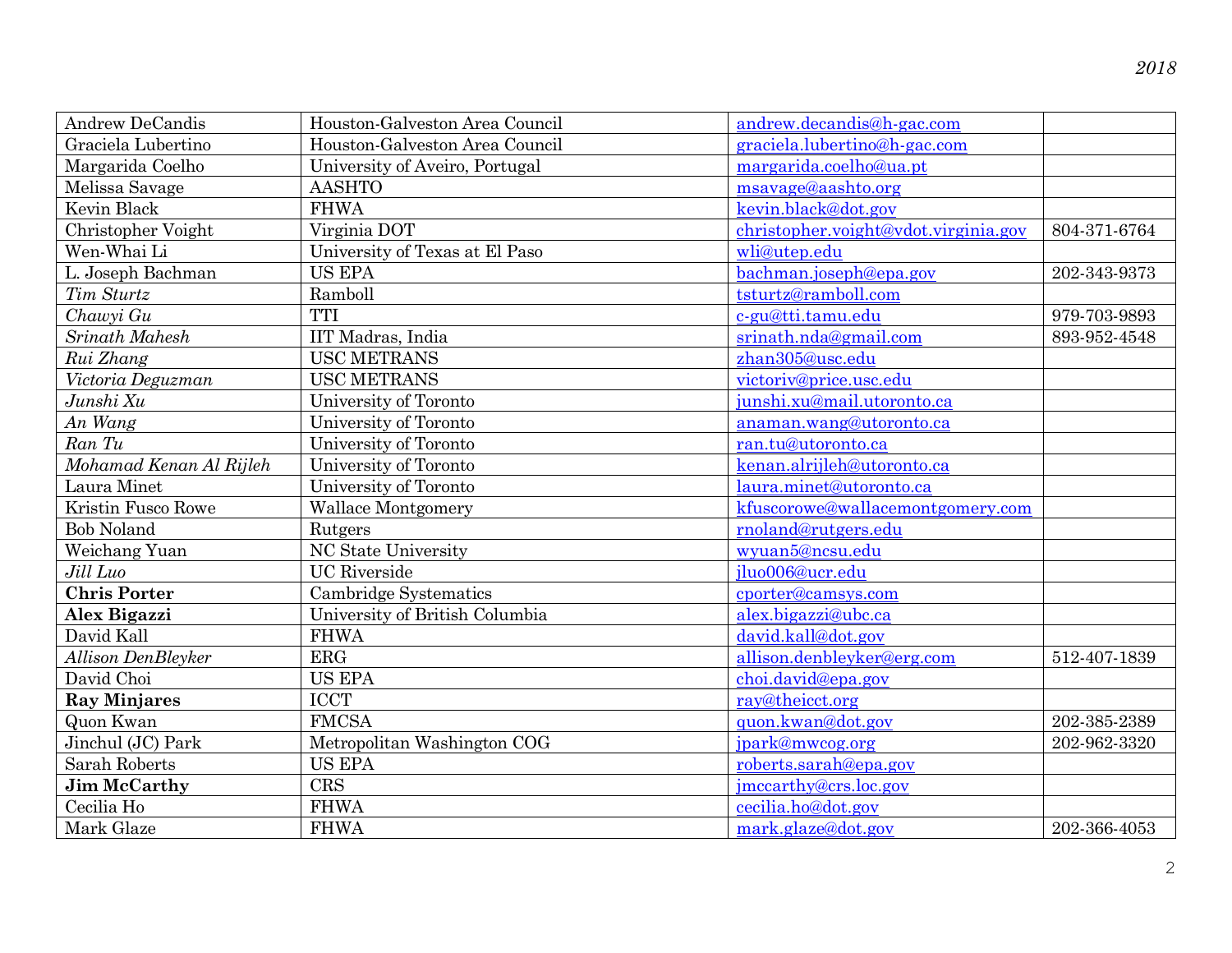| Tara Ramani            | TTI                               | t-ramani@tti.tamu.edu        |              |
|------------------------|-----------------------------------|------------------------------|--------------|
| Mohammad Tayarani      | <b>UNM</b>                        | tayarani@unm.edu             |              |
| Elizabeth Yura         | California Air Resources Board    | elizabeth.yura@arb.ca.gov    | 916-322-8277 |
| <b>Krystal Pollitt</b> | <b>UMass Amherst</b>              | kpollitt@umass.edu           |              |
| Lanyi Zhang            | University of Illinois at Chicago | lanyi zhang@126.com          | 708-616-3286 |
| Jamie Higgins          | US EPA, Region 4                  | higgins.jamie@epa.gov        | 404-562-9681 |
| Lian Cui               | University of Virginia            | lc9ud@virginia.edu           | 434-242-8313 |
| Hannah Greenberg       | US EPA, Region 2                  | greenberg.hannah@epa.gov     | 212-637-3829 |
| Elizabeth Zeiter       | <b>NASEM</b>                      | ezeiter@nas.edu              |              |
| Maureen Mullen         | SC&A                              | mmullen@scainc.com           |              |
| Teresa Lin             | <b>AKRF</b>                       | tlin@akrf.com                |              |
| Heng Wei               | Univ. of Cincinnati               | heng.wei@uc.edu              | 513-556-3781 |
| Zhuo Yao               | California Air Resources Board    | zhu.yao@arb.ca.gov           | 513-382-6110 |
| Ting Zuo               | Univ. of Cincinnati               | zuotg@mail.uc.edu            | 513-738-1868 |
| Hillel Hammer          | <b>AKRF</b>                       | hhammer@akrf.com             |              |
| Rujie (Rebecca) Bian   | Louisiana State University        | rbian1@lsu.edu               |              |
| Tongchuan Wei          | NC State University               | twei5@ncsu.edu               |              |
| <b>Shams</b> Tanvir    | NC State University               | stanvir@ncsu.edu             |              |
| Hatem Abou-Senna       | Univ. of Central Florida          | habousenna@ucf.edu           |              |
| <b>Bob Chamberlin</b>  | RSG                               | robert.chamberlin@rsginc.com |              |
| <b>Chris Frey</b>      | NC State University               | frey@ncsu.edu                |              |
| <b>Greg Rowangould</b> | <b>UNM</b>                        | rowangould@unm.edu           |              |
| Andrew Eilbert         | OST-R, Volpe Center               | andrew.eilbert@dot.gov       |              |

Key = **ADC20 Members,** *Young Professionals (35 years or younger)*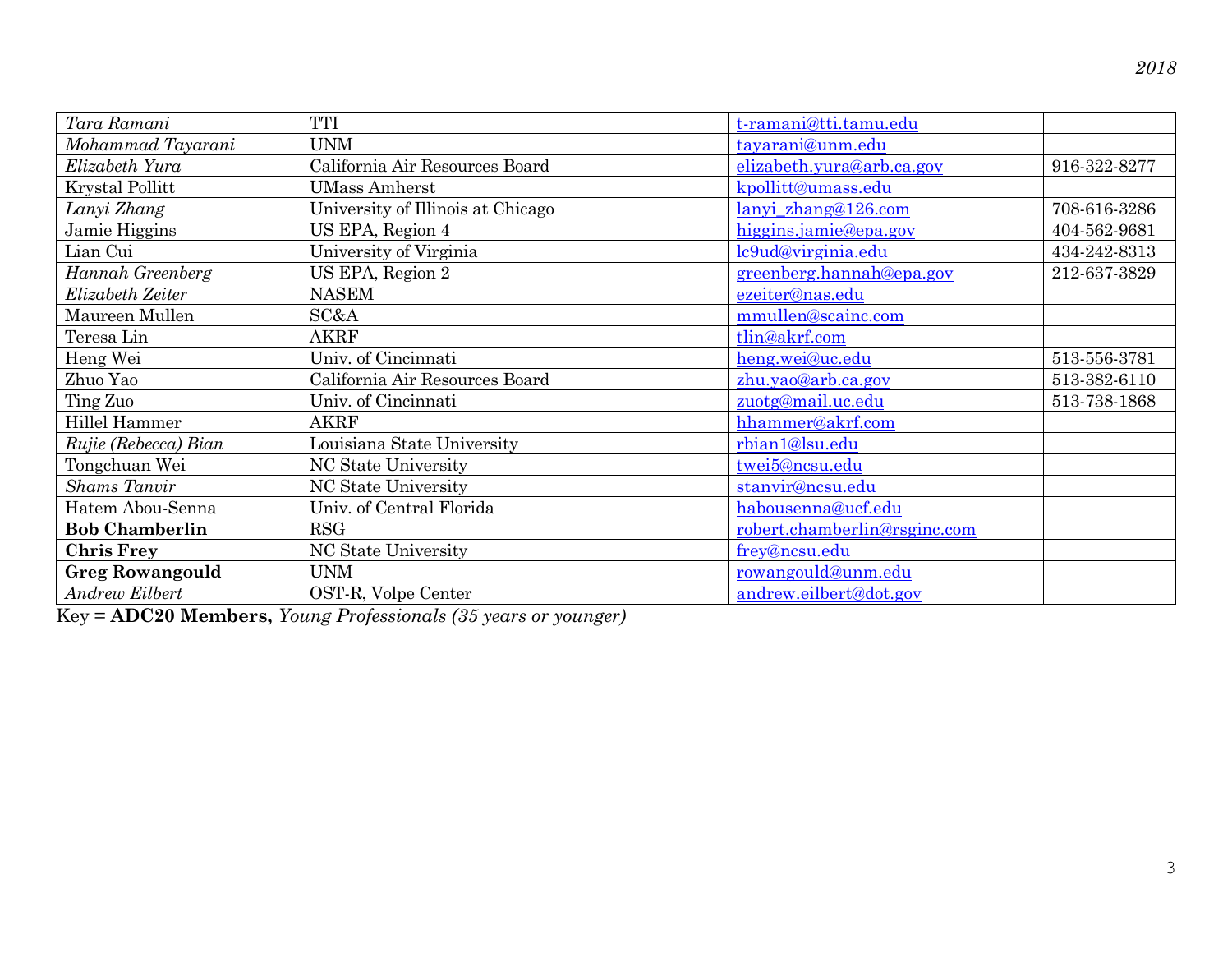### **ATTACHMENT 2**

# The National Academies of SCIENCES · ENGINEERING · MEDICINE

 $1137777$ 

TRANSPORTATION RESEARCH BOARD

#### **2018 Meeting Agenda: Transportation & Air Quality Committee (ADC20)**

TRB 2018 Spotlight Theme: "Transportation: Moving the Economy of the Future."

**Date**: Wednesday, January 10, 2018

**Time**: 2:30 to 6:00 pm (updated time from prior agenda versions)

**Place**: Independence E (M4), Marriott Marquis

- o **Doug Eisinger**, Sonoma Technology, Committee Chair
- o **Marianne Hatzopoulou**, Univ. of Toronto, Committee Research Coordinator

**Meeting focus**: crowd-sourced ideas about ADC20's strengths, weaknesses, opportunities, threats (SWOT analysis)

- **1. Introductions, handouts, meeting format/goals, past meeting minutes (Doug, 10 minutes)**
- **2. Presentation of this year's top papers (30 minutes)**
	- o **Joe Zietsman, TTI,** "Effectiveness of Idle Reduction Technologies in Reducing Driver Exposure to Diesel Emissions" (paper #18-03013).
	- o **Jia Hu, Univ. of Virginia**, "An Eco-Drive Experiment On Rolling Terrains For Fuel Consumption Optimization With Connected Automated Vehicles" (paper #18-05917).
- **3. Paper review process results, recommendations for next year (Marianne, 15 minutes)**
- **4. The big picture: macro observations about the transportation air quality field**
	- o The year in review major actions; **Glynda Bathan (Clean Air Asia), Doug Ito (CARB), Jim McCarthy (Congressional Research Service) (10 minutes)**
	- o Looking ahead key trends, emerging problems and challenges; **Matt Barth (CE-CERT), Jackie Ploch (TxDOT), Roger Wayson (AECOM) (10 minutes)**

#### **5. Strategic planning breakout: SWOT analysis:**

- o *Strengths*: what does ADC20 do really well?
- o *Weaknesses*: where can ADC20 improve?
- o *Opportunities*: where should ADC20 lead on topics, partnerships, other things?
- o *Threats*: what can reduce ADC20's effectiveness and how should we respond?

Breakout Part 1

- o Small groups discuss SWOT questions; roughly grouped by organization type **(35 min.)**
	- EPA, state and local environmental agencies (2 groups)
	- FHWA, state DOTs, and MPOs (2 groups)
	- Universities, NGOs, consultants (2 groups)

**Facilitators: Bob Chamberlin (RSG), Reza Farzaneh (TTI), Karin Landsberg (WSDOT), Ray Minjares (ICCT), Greg Rowangould (U.NM), Babu Veeregowda (HNTB)**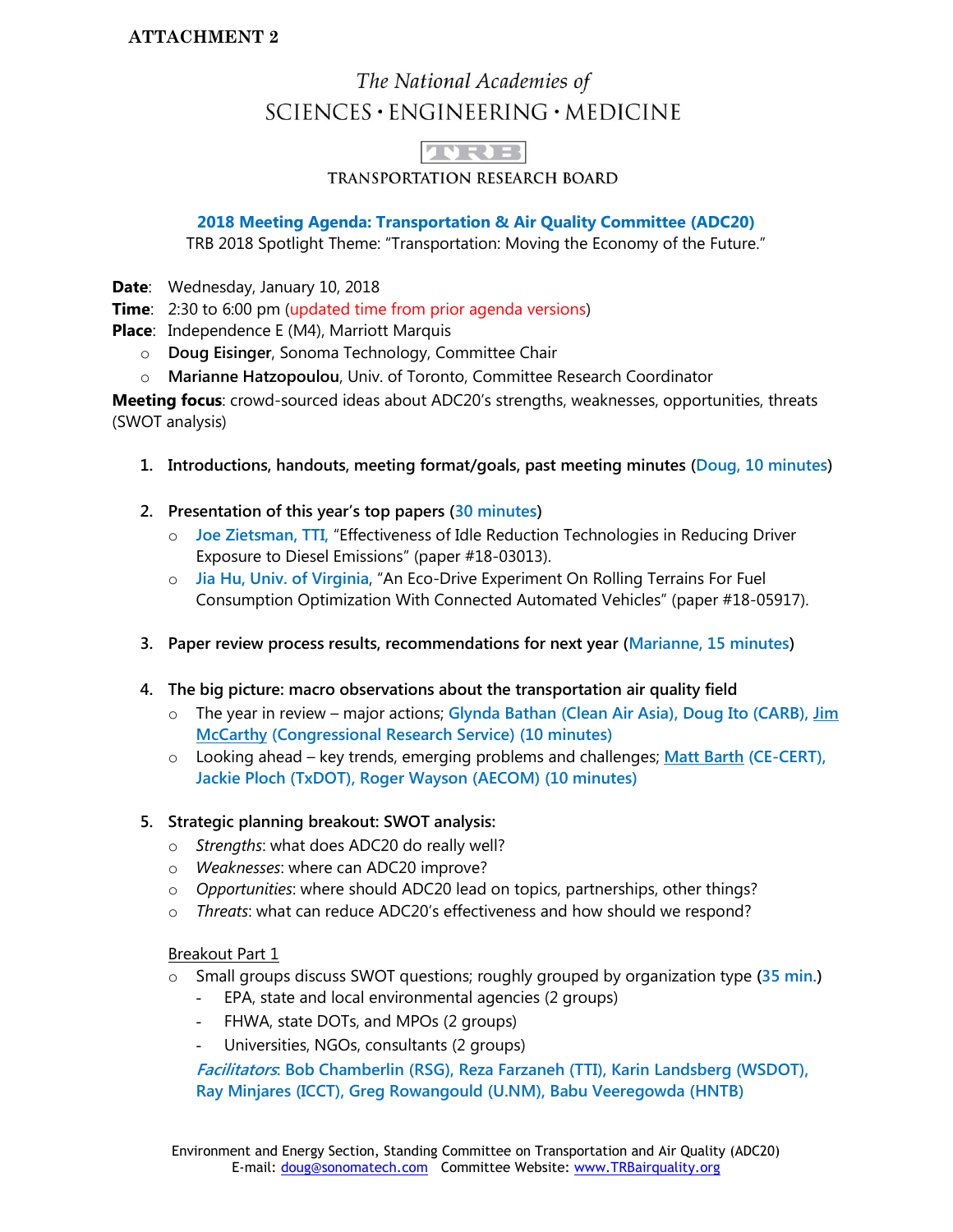#### **10 minute meeting break**

Breakout Part 2

- o Group spokesperson reports out findings from discussions **(5 min. each, 30 min. total)**
- o Volunteers synthesize outcomes and share brief report (post-TRB): **Victoria Martinez (FHWA) and Heng Wei (U. Cincinnati)**
- **6. Summer conference planning update; David Kall (FHWA) (5 min.)**
- **7. Reports: Analysis and Technology and Behavior Subcommittees; Jenny Narvaez (NCTCOG), Ann Xu (DOE) (10 min. total)** *Handouts available on EPA and FHWA updates provided in the Analysis subcommittee meeting*
- **8. Report on sessions and workshops sponsored by ADC20 this year (Doug, 5 min.)**
- **9. TRB webinar opportunities; Kevin Black (FHWA) (5 min.)**
- **10. Website management update; Mike Claggett (FHWA) (5 min.)**
	- o Status of current website
	- o Where to find archived material from past years
- **11. NCHRP; Lori Sundstrom (NCHRP Manager, TRB) (10 min.)**
	- $\circ$  Projects report: air quality studies recently completed, underway, and upcoming
	- o Funding process review: who selects projects for funding, when, and how (criteria)
- **12. TRB info sharing; Christy Gerencher (Sr. Program Officer, TRB) (5 min.)**
- **13. Information sharing about related TRB committees and/or other items (all, 10 min.)**
	- o Announcements from the committee
	- $\circ$  Announcements from the audience
- **14. Review of ADC20 volunteer roles and appreciations for work in 2017 (Doug, 5 min.)**
- **15. Adjourn (by 6:00 pm)**

*ADC20 agenda, December 12, 2017 version (p. 2)*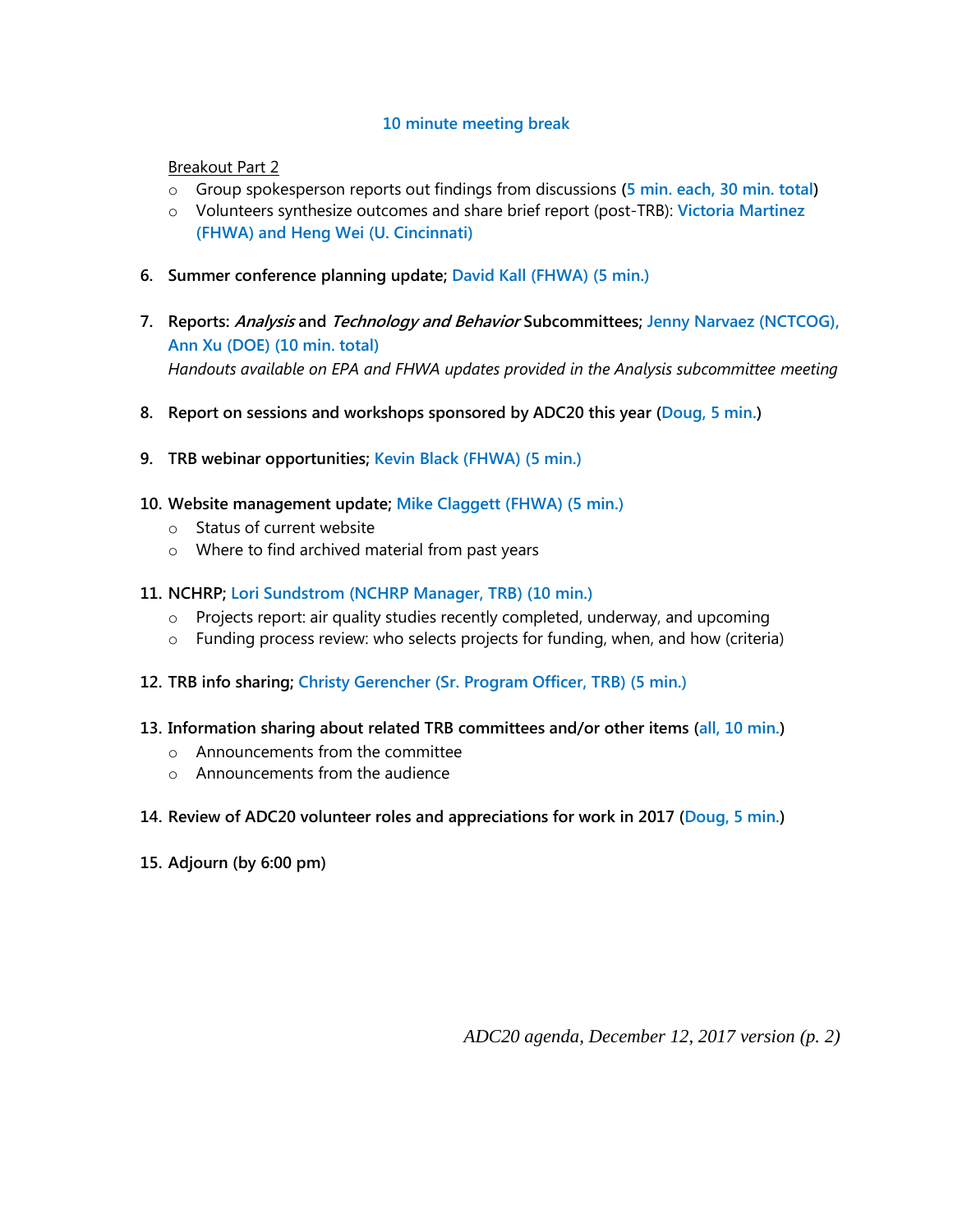#### **ATTACHMENT 3**

# **Transportation & Air Quality Committee (ADC20) of TRB**

#### **2018 Meeting Agenda Technology and Behavior: Emerging Fleet and Travel Impacts on Air Quality Subcommittee**

**Date**: Wednesday, January 10, 2018 **Time**: 10:15 to noon **Place**: Independence H (M4), Marriott Marquis, meeting room

Ann Xu, Advanced Research Projects Agency – Energy (ARPA-E, US DOE) (Chair, Technology and Behavior Subcommittee) Kanok Boriboonsomsin (Vice Chair, Technology and Behavior Subcommittee)

Meeting Focus: trends and changes in travel behavior in the context of 1) shared mobility and 2) connected and mobile technology platforms, and the impacts of these trends on emissions and air quality

**1. Introductions, handouts, meeting format and goals** (15 minutes)

**Ann Xu**: Overview of the newly established Technology and Behavior Subcommittee

- **2. Read out from Fresh Air from Freight Workshop** (15 minutes) (**Kanok Boriboonsomsin**)
- **3. Presentations** (60 minutes) (30 minutes per speaker to allow for in-depth discussions)
	- a. Millennials, Shared Mobility and Implications on Emissions (30 min) (**Giovanni Circella**, Director, 3 Revolutions Future Mobility Program, UC Davis)
	- b. Technology-Influenced Behavior and Emissions Benefits (30 min) (**Lei Zhang**, Herbert Rabin Distinguished Professor, University of Maryland)
- **4. Next steps and appreciation for volunteer support** (15 minutes)
- **5. Adjourn**